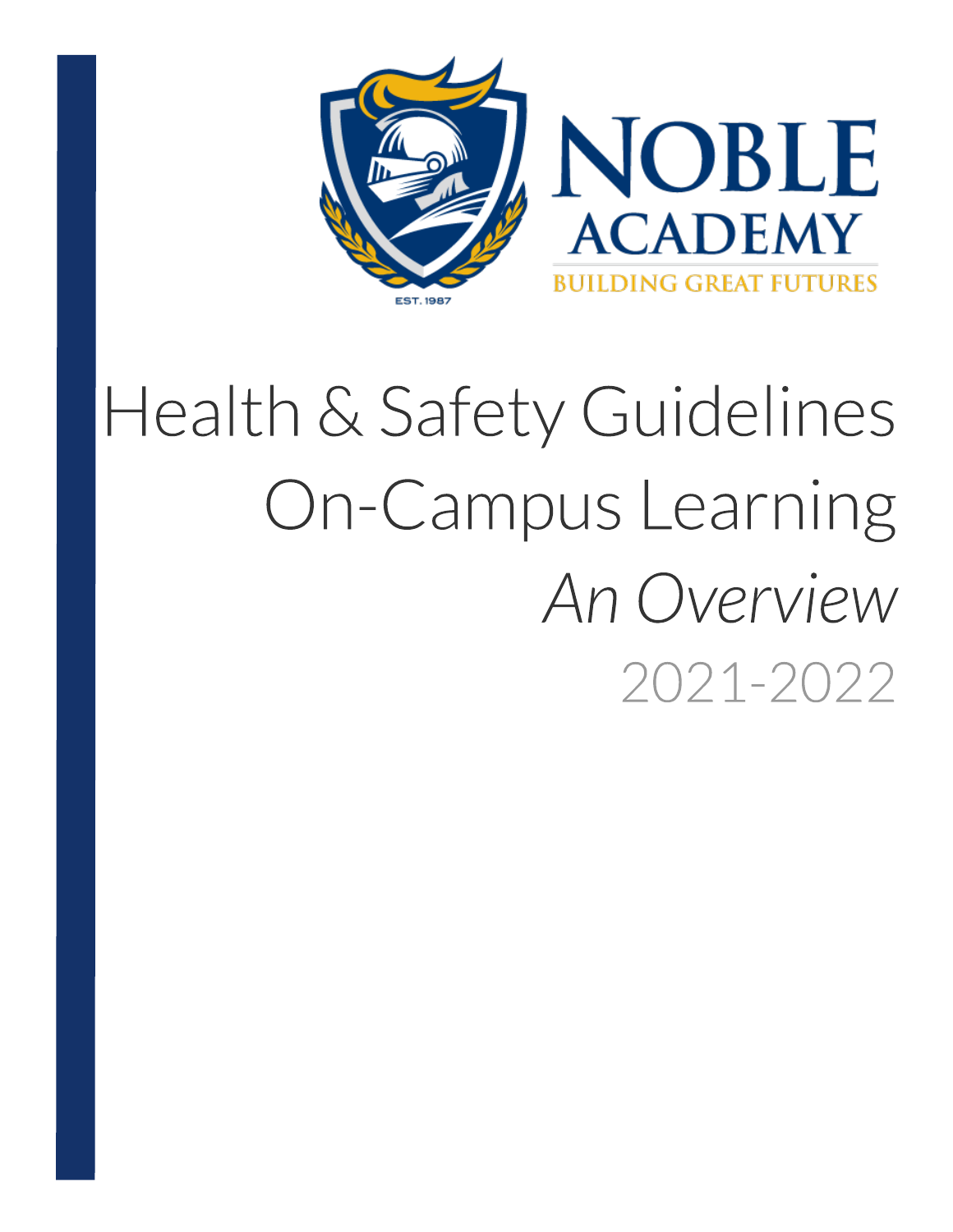## **Noble Academy Health & Safety Guidelines for On-Campus Learning**

| <b>Physical</b><br><b>Distancing</b> | Classrooms have been set-up so all student desks are at least 3<br>feet apart. Most Upper School classrooms have stayed at 6<br>feet, and most Lower School classrooms are closer to 4 feet.<br>Given the size of Noble Academy our hallways are typically not<br>very crowded, so the hallways are not set-up for physical<br>distancing. Signs will be posted and reminders will be verbally<br>given to remind students to physically distance when possible. |
|--------------------------------------|------------------------------------------------------------------------------------------------------------------------------------------------------------------------------------------------------------------------------------------------------------------------------------------------------------------------------------------------------------------------------------------------------------------------------------------------------------------|
| Lunch                                | The Cafe will continue to be set-up with chairs 6 feet<br>apart. Lower & Middle School students will utilize the                                                                                                                                                                                                                                                                                                                                                 |
|                                      | Cafe for lunch. Middle School students will also have<br>the option to eat outside. High School students will                                                                                                                                                                                                                                                                                                                                                    |
|                                      | eat outside, weather permitting, and inside the Cafe or                                                                                                                                                                                                                                                                                                                                                                                                          |
|                                      | their advisor's classroom during inclement weather.                                                                                                                                                                                                                                                                                                                                                                                                              |
| <b>Face</b><br><b>Coverings</b>      | Face coverings are required when students are                                                                                                                                                                                                                                                                                                                                                                                                                    |
|                                      | inside of a Noble Academy Building or Noble<br>Academy transportation. Face coverings will not be                                                                                                                                                                                                                                                                                                                                                                |
|                                      | required outside.                                                                                                                                                                                                                                                                                                                                                                                                                                                |
| <b>Cleaning</b>                      | Classrooms will be cleaned, by teachers, with a CDC approved<br>disinfectant throughout the day, though not between every<br>class. Students who prefer a cleaned desk may request one if                                                                                                                                                                                                                                                                        |
|                                      | their desk hasn't been cleaned during transition times.<br>Bathrooms will be cleaned at least once daily. The                                                                                                                                                                                                                                                                                                                                                    |
|                                      | recommendations from NCDHHS do not include the extensive                                                                                                                                                                                                                                                                                                                                                                                                         |
|                                      | cleaning from the 20-21 school year.                                                                                                                                                                                                                                                                                                                                                                                                                             |